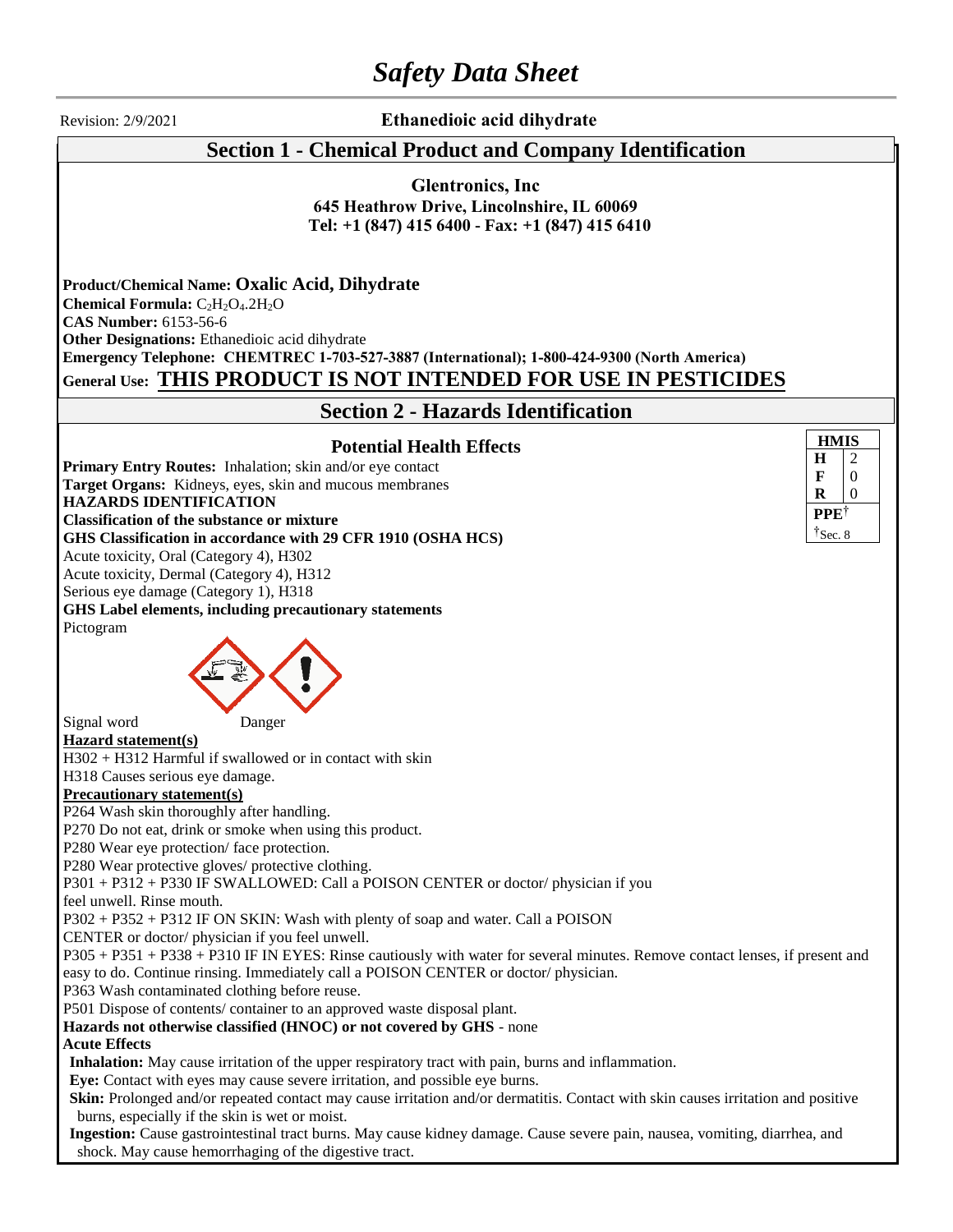# **Oxalic acid, Dihydrate**

| <b>Chronic Effects: Not available.</b>                                                                                                                                                                                                                   | Carcinogenicity: IARC, NTP, OSHA and Prop 65 do not list this product as a carcinogen.<br>Medical Conditions Aggravated by Long-Term Exposure: Over exposure can cause hypocalcaemia and kidney injury                                                                                                                                                                                                                                                                                                                                                                                                                                                     |                                                      |                    |                          |
|----------------------------------------------------------------------------------------------------------------------------------------------------------------------------------------------------------------------------------------------------------|------------------------------------------------------------------------------------------------------------------------------------------------------------------------------------------------------------------------------------------------------------------------------------------------------------------------------------------------------------------------------------------------------------------------------------------------------------------------------------------------------------------------------------------------------------------------------------------------------------------------------------------------------------|------------------------------------------------------|--------------------|--------------------------|
|                                                                                                                                                                                                                                                          | <b>Section 3 - Composition / Information on Ingredients</b>                                                                                                                                                                                                                                                                                                                                                                                                                                                                                                                                                                                                |                                                      |                    |                          |
| CAS#                                                                                                                                                                                                                                                     |                                                                                                                                                                                                                                                                                                                                                                                                                                                                                                                                                                                                                                                            | <b>Chemical Name</b>                                 |                    | <b>EINECS/ELINCS</b>     |
| 6153-56-6                                                                                                                                                                                                                                                |                                                                                                                                                                                                                                                                                                                                                                                                                                                                                                                                                                                                                                                            | Oxalic Acid, Dihydrate (Ethanedioic acid, Dihydrate) |                    | 205-634-3                |
| <b>Appearance/General Info:</b>                                                                                                                                                                                                                          |                                                                                                                                                                                                                                                                                                                                                                                                                                                                                                                                                                                                                                                            |                                                      |                    |                          |
|                                                                                                                                                                                                                                                          | <b>Chemical Name</b>                                                                                                                                                                                                                                                                                                                                                                                                                                                                                                                                                                                                                                       | ACGIH                                                | <b>NIOSH</b>       | <b>OSHA - Final PELs</b> |
| Oxalic Acid, Dihydrate (Ethanedioic acid, Dihydrate)                                                                                                                                                                                                     |                                                                                                                                                                                                                                                                                                                                                                                                                                                                                                                                                                                                                                                            | $1 \text{ mg/m}^3$                                   | $2 \text{ mg/m}^3$ | None listed              |
|                                                                                                                                                                                                                                                          |                                                                                                                                                                                                                                                                                                                                                                                                                                                                                                                                                                                                                                                            |                                                      |                    |                          |
|                                                                                                                                                                                                                                                          |                                                                                                                                                                                                                                                                                                                                                                                                                                                                                                                                                                                                                                                            | <b>Section 4 - First Aid Measures</b>                |                    |                          |
| Get medical aid immediately<br>immediately.                                                                                                                                                                                                              | Skin Contact: Immediately flush skin with plenty of water for at lease 15 minutes, while removing contaminated clothing and<br>shoes. DIscard contaminated clothing in a manner, which limits further exposure. Get medical aid immediately<br>Ingestion: Do NOT induce vomiting. If victim is conscious and alert, give 2-4 cupfuls of milk or water. Get medical aid<br>After first aid, get appropriate in-plant, paramedic, or community medical support.<br>Note to Physicians: Treat symptomatically and supportively.<br>Antidote: The use of Calcium gluconate to precipitate the oxalate should be determined by only qualified Medical personnel |                                                      |                    |                          |
|                                                                                                                                                                                                                                                          |                                                                                                                                                                                                                                                                                                                                                                                                                                                                                                                                                                                                                                                            | <b>Section 5 - Fire-Fighting Measures</b>            |                    |                          |
| <b>Flash Point:</b> 157 °C (314.6 °F)<br><b>Flash Point Method:</b><br><b>Burning Rate: NA</b><br><b>Autoignition Temperature: NA</b><br>LEL: NA<br><b>UEL: NA</b><br><b>Flammability Classification: NA</b><br><b>Hazardous Combustion Products: NA</b> | Extinguishing Media: For small fires, use water spray, dry chemical, carbon dioxide or chemical foam.<br>Unusual Fire or Explosion Hazards: Decomposes at melting point.<br>Fire-Fighting Instructions: Do not release runoff from fire control methods to sewers or waterways.                                                                                                                                                                                                                                                                                                                                                                            |                                                      |                    | <b>NFPA</b>              |
|                                                                                                                                                                                                                                                          | Fire-Fighting Equipment: Because fire may produce toxic thermal decomposition products, wear a self-contained breathing<br>apparatus (SCBA) with a full-face piece operated in pressure-demand or positive-pressure mode.                                                                                                                                                                                                                                                                                                                                                                                                                                  |                                                      |                    |                          |
|                                                                                                                                                                                                                                                          |                                                                                                                                                                                                                                                                                                                                                                                                                                                                                                                                                                                                                                                            | <b>Section 6 - Accidental Release Measures</b>       |                    |                          |
| <b>Large Spills</b>                                                                                                                                                                                                                                      | Spill /Leak Procedures: Absorb spill with inert material, (e.g., dry sand or earth), then place into a chemical waste container.<br>Clean up spills immediately, observing precautions in the protective equipment selection.<br>Containment: For large spills, dike far ahead of liquid spill for later disposal. Do not release into sewers or waterways.<br>Cleanup: Absorb the liquid and scrub the area with detergent and water.<br>Regulatory Requirements: Follow applicable OSHA regulations (29 CFR 1910.120).                                                                                                                                   |                                                      |                    |                          |
|                                                                                                                                                                                                                                                          |                                                                                                                                                                                                                                                                                                                                                                                                                                                                                                                                                                                                                                                            | <b>Section 7 - Handling and Storage</b>              |                    |                          |
| ingest or inhale.<br>substances.<br><b>Regulatory Requirements:</b>                                                                                                                                                                                      | Handling Precautions: Wash thoroughly after handling. Use only in a well ventilated area. Do not get on skin or in eyes. Do not<br><b>Storage Requirements:</b> Store in tightly closed container. Store in a cool, dry, well-ventilated area away from incompatible                                                                                                                                                                                                                                                                                                                                                                                       |                                                      |                    |                          |
|                                                                                                                                                                                                                                                          | <b>Section 8 - Exposure Controls / Personal Protection</b><br><b>Engineering Controls:</b> Use adequate general or local exhaust ventilation to keen airborne concentrations below the permissible                                                                                                                                                                                                                                                                                                                                                                                                                                                         |                                                      |                    |                          |

**Engineering Controls:** Use adequate general or local exhaust ventilation to keep airborne concentrations below the permissible **limits**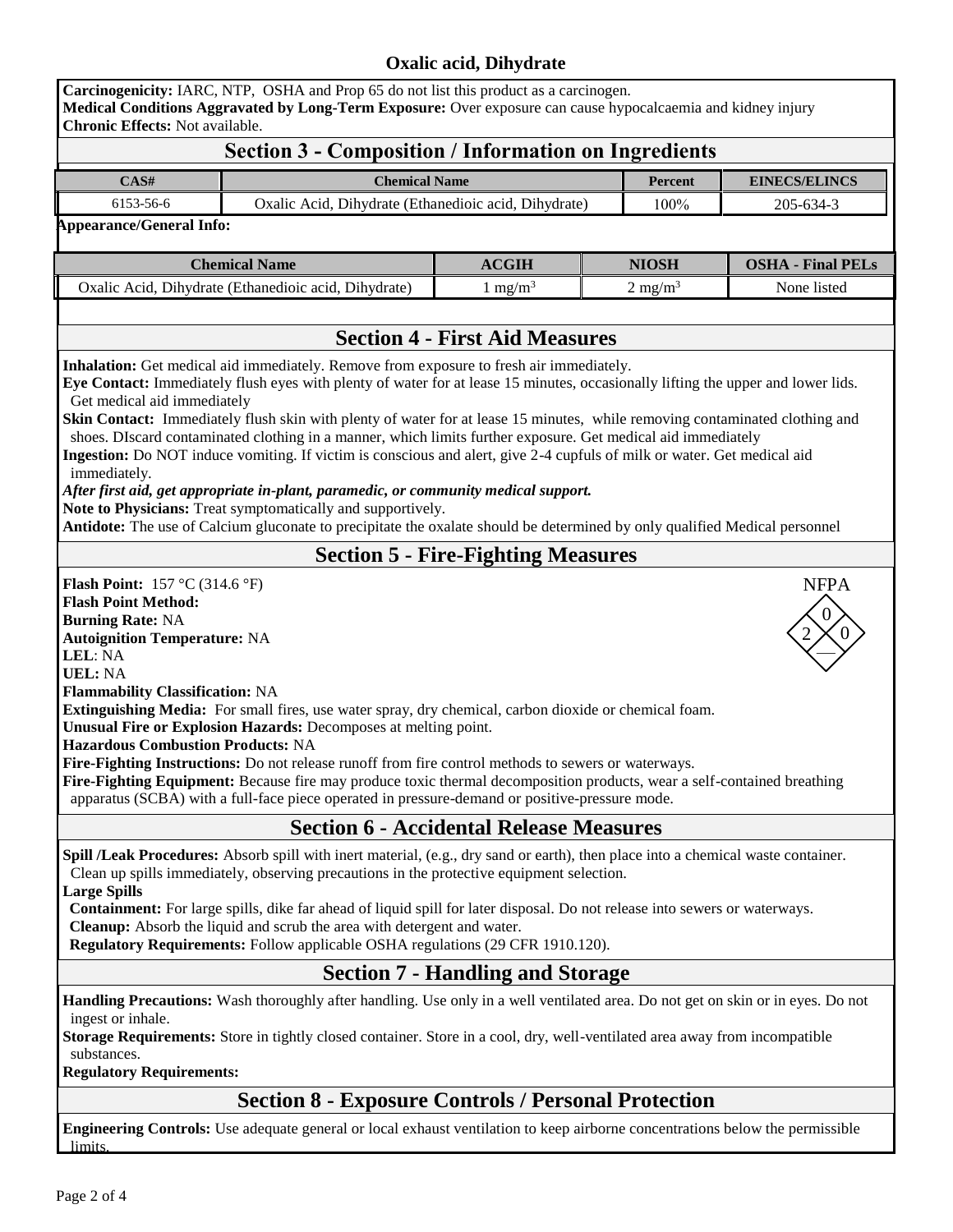#### **Oxalic Acid, Dihydrate**

**Eyes:** Wear appropriate protective eyeglasses or chemical safety goggles as described by OSHA's eye and face protection regulations in 29 CFR 1910.133.

**Administrative Controls:**

**Respiratory Protection:** Seek professional advice prior to respirator selection and use. Follow OSHA respirator regulations (29 CFR 1910.134) and, if necessary, wear an MSHA/NIOSH-approved respirator.

**Protective Clothing/Equipment:** Wear chemically protective gloves, boots, aprons, and gauntlets to prevent prolonged or repeated skin contact. Wear protective eyeglasses or chemical safety goggles, per OSHA eye- and face-protection regulations (29 CFR 1910.133). Contact lenses are not eye protective devices. Appropriate eye protection must be worn instead of, or in conjunction with contact lenses.

**Safety Stations:** Make emergency eyewash stations, safety/quick-drench showers, and washing facilities available in work area. **Comments:** Never eat, drink, or smoke in work areas. Practice good personal hygiene after using this material, especially before eating, drinking, smoking, using the toilet, or applying cosmetics.

#### **Section 9 - Physical and Chemical Properties**

**Physical State:** Solid **Appearance and Odor:** White, Odorless **Odor Threshold:** N/A **Vapor Pressure:** Negligible **Vapor Density (Air=1):** 4.3 **Formula Weight:** 126.04 **Density/Specific Gravity (H2O=1, at 4** °**C):** 1.65 **pH:** 1.3 (0.1M Solution)

**Water Solubility:** 138 gm/L 20 °C **Other Solubilities: Boiling Point:** NA **Freezing/Melting Point:** 216 °F sublimes **Viscosity:** NA **Refractive Index:** NA **Surface Tension:** NA **% Volatile:** NA **Evaporation Rate:** Negligible

## **Section 10 - Stability and Reactivity**

**Stability:** stable under normal temperature and pressure.

**Polymerization:** Has not been reported.

**Chemical Incompatibilities:** React with furfuryl alcohol, silver, sodium chloride, and sodium hypochlorite. Contact with oxidizing materials may result in an explosive reaction

**Conditions to Avoid:** Incompatible materials, combustible materials, alkaline materials, strong oxidants.

**Hazardous Decomposition Products:** CO, CO<sup>2</sup>

## **Section 11- Toxicological Information**

#### **Toxicity Data:\***

**Acute toxicity** LD50 Oral - Rat - 1,080 mg/kg Inhalation: No data available **Skin corrosion/irritation** Skin – Rabbit -Result: Mild skin irritation **Serious eye damage/eye irritation** Eyes – Rabbit-Result: Risk of serious damage to eyes. **Respiratory or skin sensitization ;** No data available

**Chronic Effects:** no data available. **Carcinogenicity:** Not listed by ACGIH, IARC, NIOSH, NTP, or OSHA **Mutagenicity:** no data available. **Teratogenicity:** no data available.

**Section 12 - Ecological Information**

**Ecotoxicity:** Shore crab  $LC50 = 240$  mg/ $L/48H$  Chronic plant toxicity = 100 ppm

**Environmental Fate:** not available.

**Environmental Degradation:** not available.

**Soil Absorption/Mobility:** not available.

## **Section 13 - Disposal Considerations**

**Disposal:** Contact your supplier or a licensed contractor for detailed recommendations. Follow applicable Federal, state, and local regulations.

**Disposal Regulatory Requirements:** Not listed as a banned from land disposal according to RCRA. **Container Cleaning and Disposal:** NA